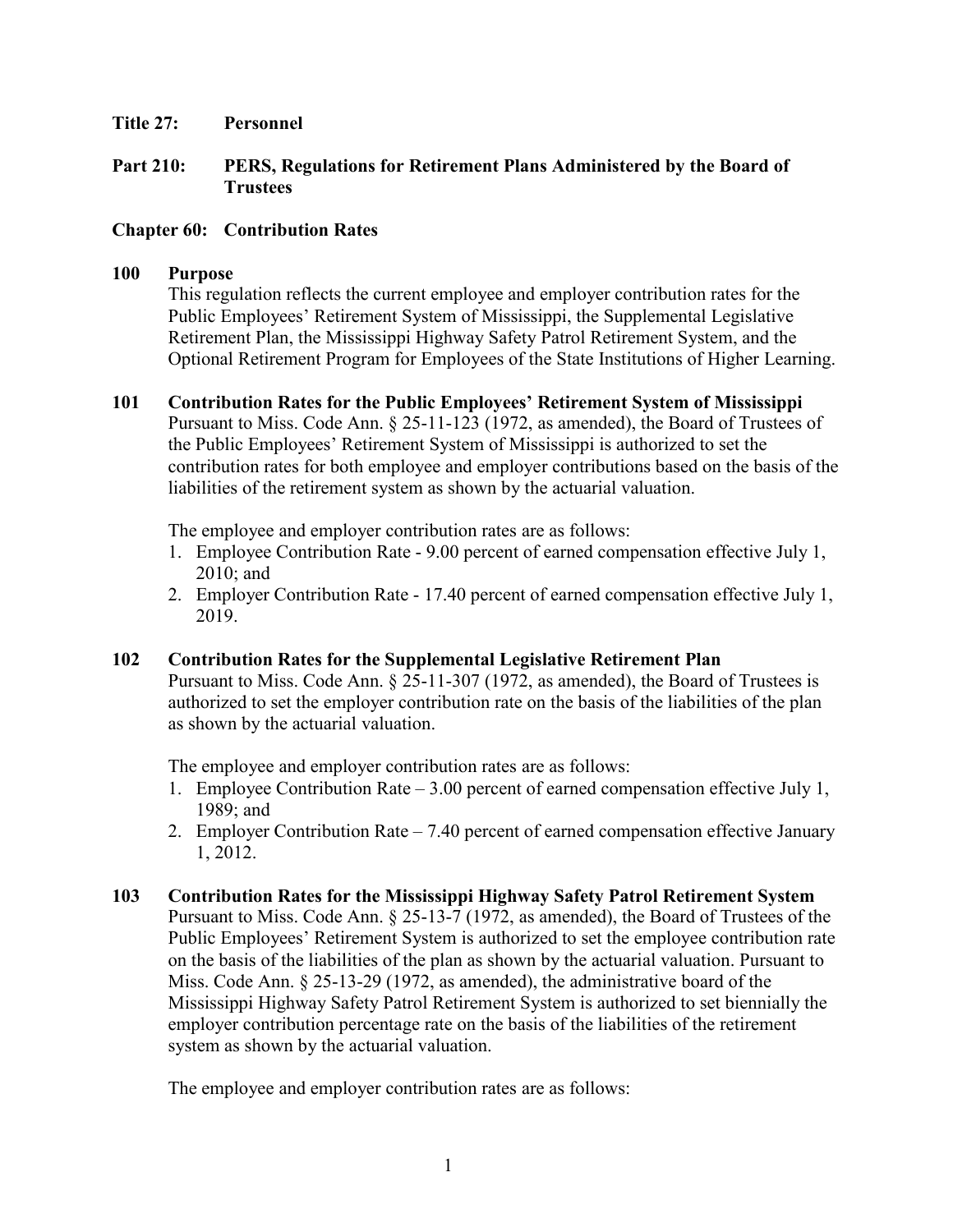- 1. Employee Contribution Rate 7.25 percent of earned compensation effective July 1, 2008; and
- 2. Employer Contribution Rate 49.08 percent of earned compensation effective July 1, 2018.

Pursuant to Miss. Code Ann. § 63-15-71 (1972, as amended), the Legislature has levied an additional fee for each certified abstract of operating record furnished by the Motor Vehicle Commission. This fee is deposited into the Mississippi Highway Safety Patrol Retirement System for application to the unfunded accrued liability.

Pursuant to Miss. Code Ann. § 63-1-46 (1972, as amended), the Legislature has levied a fee for the reinstatement of an individual's suspended driver's license and has provided that a portion of that fee shall be paid to PERS to provide additional funding for the Mississippi Highway Safety Patrol Retirement System.

## **104 Contribution rates for the Optional Retirement Program for Employees of the State Institutions of Higher Learning**

1. Pursuant to Miss. Code Ann. § 25-11-411 (1972, as amended), each participant is required to contribute monthly to the optional retirement program the same amount that he or she would be required to contribute to the Public Employees' Retirement System of Mississippi if he or she were a member of that plan.

Each employer of a participant in the optional retirement program shall contribute on behalf of each participant therein the same amount the employer would otherwise be required to contribute on behalf of such participant if he or she participated in the Public Employees' Retirement System.

The Board of Trustees of the Public Employees' Retirement System is authorized to set the contribution rate for both employee and employer contributions based on the basis of the liabilities of the Public Employees' Retirement System as shown by the actuarial valuation.

The employee and employer contribution rates are as follows:

- a. Employee Contribution Rate 9.00 percent of earned compensation effective July 1, 2010; and
- b. Employer Contribution Rate 17.40 percent of earned compensation effective July 1, 2019.
- 2. Pursuant to Miss. Code Ann. § 25-11-415 (1972, as amended) the Board of Trustees is authorized to deduct not more than two percent (2%) of the employers' contribution to defray the cost of administering the plan. Effective July 1, 2009, this administrative fee shall be one percent (1%) of the employers' total contribution which shall be transferred each month to PERS when contributions are due.
- 3. The full amount of the employee contribution which is 9.00 percent of the participant's earned compensation shall be remitted to the appropriate company or companies for application to the participant's contract or account or both.